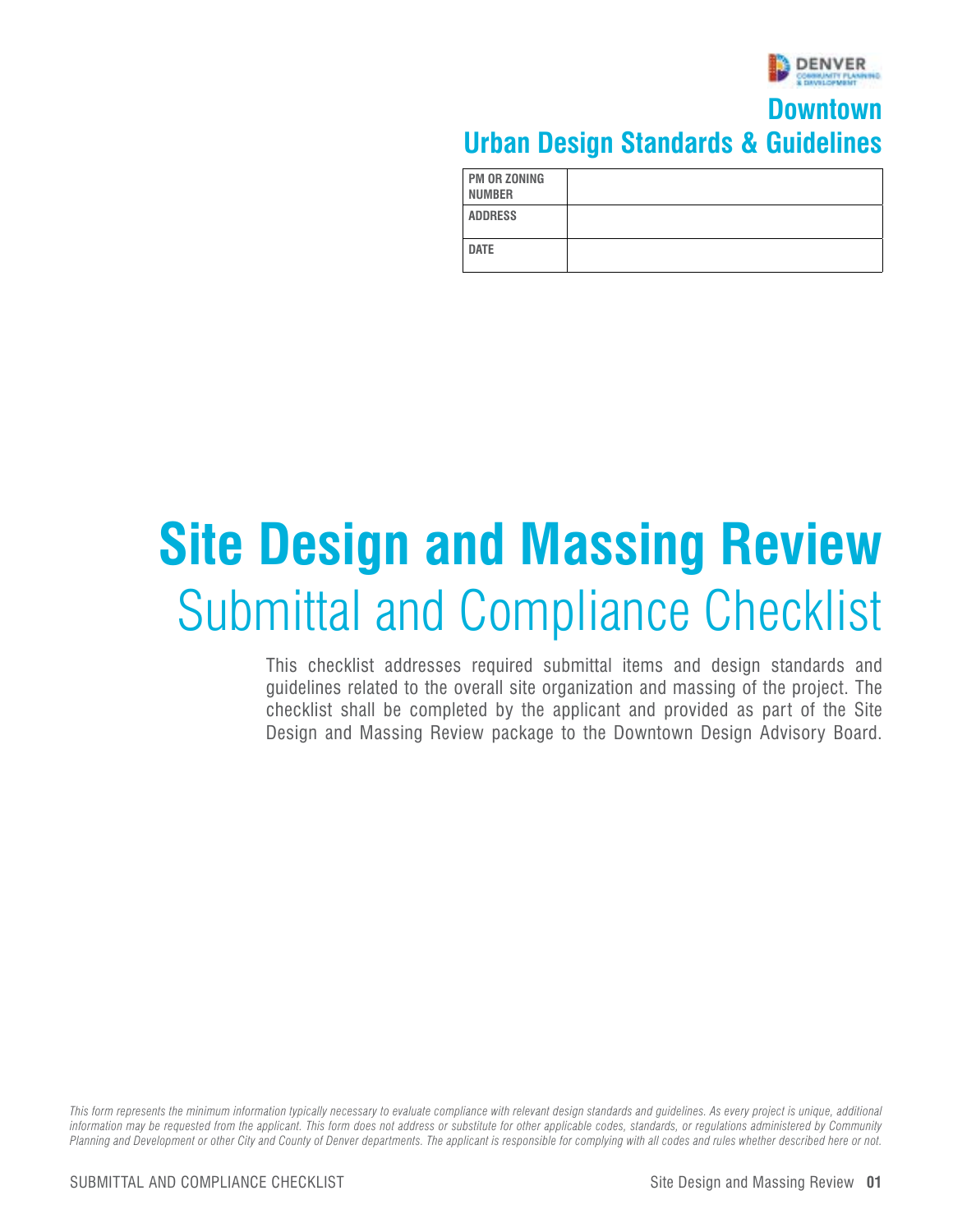

### **Submittal Requirements** Site Design and Massing Review

construction, additions, and major exterior building or  $\square \square \square \square$  Neighborhood context analysis that examines the<br>site improvements. The Design Advisory Board will not area within a 1⁄4 mile radius from the site.<br>review necessary, the Design Advisory Board or City Staff may  $\Box\Box\Box$  Adjacent property analysis showing the elevation of The submittal requirements checklist applies to new **Y N NA**  materials are required prior to scheduling a Site Design and<br>Massing Review meeting with the Design Advisory Board.<br>Submittal items may be combined where appropriate and leased by the project to the block where it is required information is still clearly communicated. When compliance with the design standards and guidelines. Refer to the Downtown Urban Design Standards and Guidelines

- $\Box$   $\Box$  Downtown DSG checklist addressing compliance Downtown DSG checklist addressing compliance  $\Box\Box\Box$  Images and graphic representations of: with the topics in Chapters 1, 2, and 5, as a. street sections to communicate street<br>applicable. enclosure relationships
- $\square \square$  Project goal statement defining the overall  $\rule{1em}{0.25mm}$  b. conceptual building program and uses goals and objectives of the project including the c. image precedents of the proposed design program of uses and role within the context of the context of the context context of the character and quality of the project program of uses and role within the context of the neighborhood.
- $\Box$   $\Box$  Proiect design intent statement defining the the proposed development meets these DSG.
- $\Box$   $\Box$   $\Box$  Context map showing the location of the project
- $\square \square$  Context photograph(s) and aerial images showing buildings and context.
- $\square \square$  Massing analysis to demonstrate how the requirements. proposed project may influence views, access to light and air, shadow impacts, etc. on neighboring streets, properties, and Open Space.

- 
- $\Box$   $\Box$  Block context analysis that examines the
- request additional information from the applicant to describe the proposed project in context with the elevations<br>compliance with the design standards and quidelines. Refer on the proposed project in context with the eleva
- (DSG) for more details related to each item.  $\square \square \square \square$  Conceptual site plan (scaled, dimensioned and labeled):
- *Please check the appropriate box to reflect if the item is* Conceptual building sections, floor plans, and all *included or is not applicable.* elevations (scaled and dimensioned)
- $\Box$   $\Box$  Three-dimensional conceptual building massing **Site Design and Massing Review Design and Massing Review Development Conceptual building massing Conceptual building massing Conceptual building massing Conceptual building massing** with views taken at the Street Level incorporating **Submittal** photography of the surrounding context. Aerial birds-eye views are encouraged, but optional. **Y N NA** 
	- -
		-
		-
	- $\square \square$  If Towers are proposed, provide plans (scaled Project design intent statement defining the and and dimensioned) showing floor plate size, linear<br>design intent of the project and describing how dimension and separation requirements dimension, and separation requirements
	- $\square \square$  If a project is seeking the Tower Floor Plate Context map showing the location of the project Linear Dimension Alternative, provide a narrative<br>Within Downtown Denver. description and analysis showing compliance with these specific requirements.
	- the project location in relationship to surrounding  $\hskip10mm \square\,\square\,\square\,\square$  If a project is seeking the Tower Floor Plate Separation Alternative, provide a narrative description and analysis showing compliance with these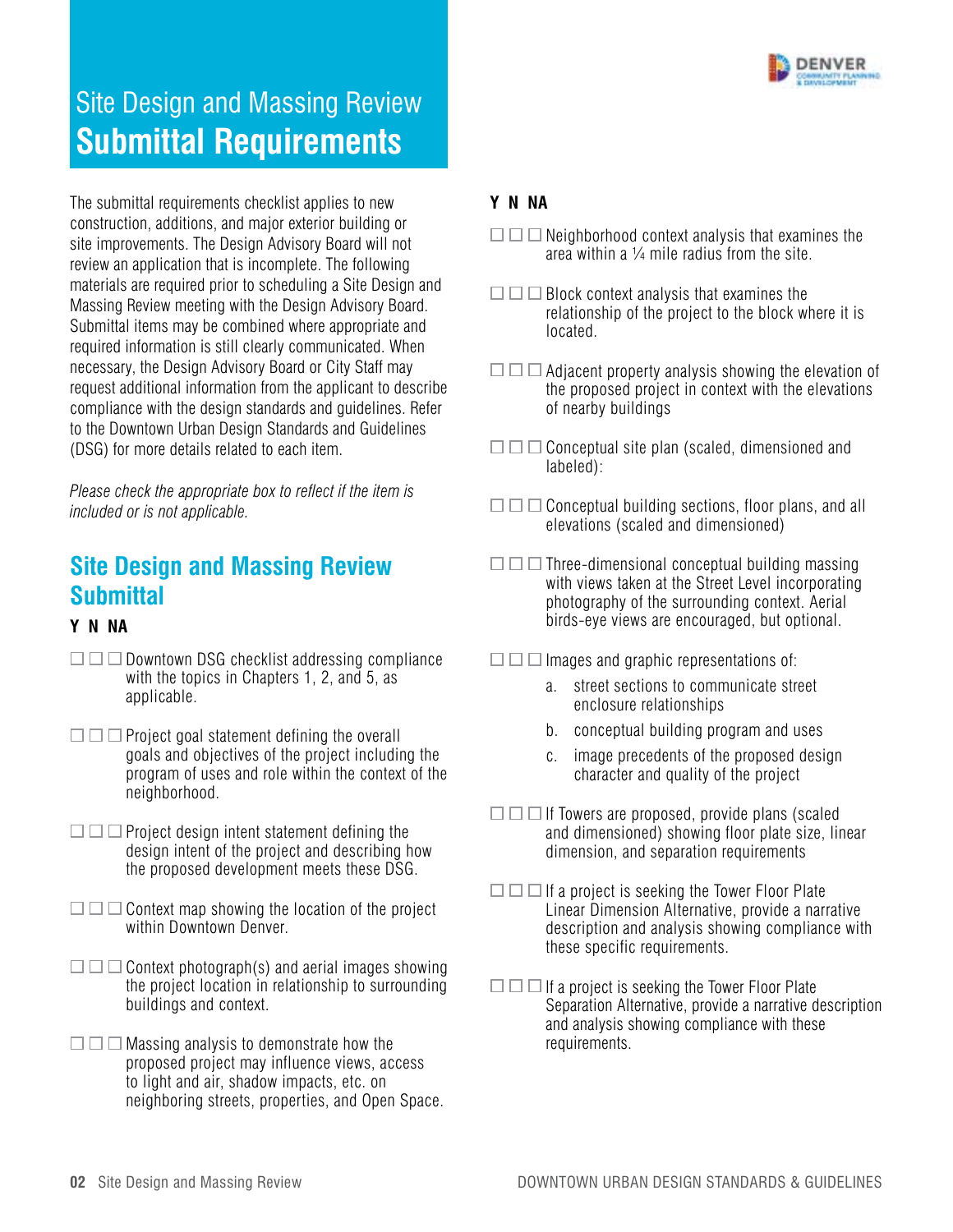

# Site Design and Massing Review **Project Narrative**

| <b>General Information</b>                              |                         |  |              |  |  |  |  |  |
|---------------------------------------------------------|-------------------------|--|--------------|--|--|--|--|--|
| <b>PROJECT NAME</b>                                     |                         |  | <b>DATE</b>  |  |  |  |  |  |
| <b>PROJECT MASTER OR</b><br><b>ZONING PERMIT NUMBER</b> |                         |  |              |  |  |  |  |  |
| <b>PROJECT ADDRESS</b>                                  |                         |  |              |  |  |  |  |  |
| DEVELOPER/OWNER CONTACT                                 | NAME/<br><b>COMPANY</b> |  |              |  |  |  |  |  |
|                                                         | <b>EMAIL</b>            |  | <b>PHONE</b> |  |  |  |  |  |
| <b>ARCHITECT CONTACT</b>                                | NAME/<br><b>COMPANY</b> |  |              |  |  |  |  |  |
|                                                         | <b>EMAIL</b>            |  | <b>PHONE</b> |  |  |  |  |  |
| (TO BE COMPLETED BY CITY STAFF)                         |                         |  |              |  |  |  |  |  |
| <b>REVIEWED BY</b>                                      |                         |  | <b>DATE</b>  |  |  |  |  |  |
|                                                         | <b>EMAIL</b>            |  | <b>PHONE</b> |  |  |  |  |  |

#### **Goal Statement**

#### **Design Intent Statement**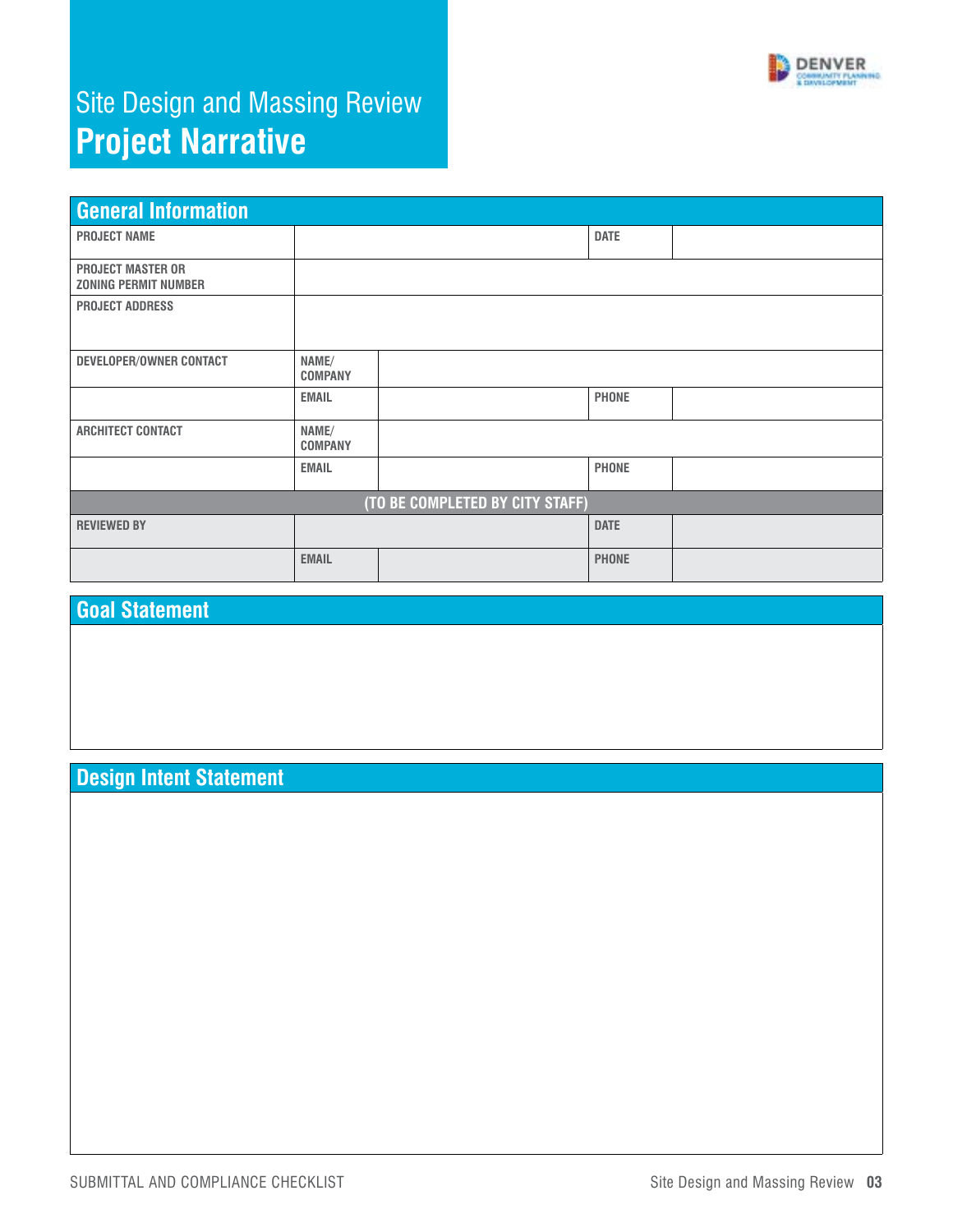

This compliance checklist applies to new construction, additions, and major exterior building or site improvements. Completion of the checklist is required prior to scheduling a Site Design and Massing Review meeting with the Design Advisory Board. When necessary, the Design Advisory Board or City Staff may request additional information to describe compliance with the design Intent, Standards, and Guidelines.

*For each topic area, the applicant shall show compliance and consistency with the Intent statements. Standards set prescriptive criteria for achieving the intent statements and use the term "shall" to indicate that compliance is expected. Guidelines provide additional or alternative suggestions to achieve the Intent statements and use the terms "should" or "consider." If one or more Standards within a topic area are not met and alternative compliance is pursued, the applicant must include comments to demonstrate how the proposed design meets the relevant Intent. Please check the appropriate box in the Applicant Status/Comment section and describe how the proposed design meets the Intent, Standards, and Guidelines, or is not applicable.* 

#### **Chapter 1 – Site Organization**

#### **Site Design & Vehicle Access**

**1.A** To reinforce traditional urban block and lot typology that reinforces typical block and alley patterns and reflects the original zone lot rhythm

**INTENT** 

- **1.B** To break up long facades into components that add interest to massing and facade wall and promote Human Scale
- **1.C** To promote continuity of Street Level activity and minimize pedestrian conflicts
- **1.D** To encourage vehicular access through alleys or private access drives

| .                                  | To onoodrago volnodiar aboossi mibagii anovsi or privato aboossi arrvosi |                  |                                 |                                 |           |                         |  |  |  |
|------------------------------------|--------------------------------------------------------------------------|------------------|---------------------------------|---------------------------------|-----------|-------------------------|--|--|--|
|                                    |                                                                          |                  | <b>APPLICANT STATUS/COMMENT</b> | <b>STAFF STATUS/COMMENT</b>     |           |                         |  |  |  |
| <b>STANDARDS</b><br>$1.01 - 1.09$  | <b>MET</b><br>⊔<br>NA<br>$\Box$                                          | ${\sf IN}$<br>a. |                                 | <b>MET</b><br>Е<br>NA<br>Е      | IN<br>DAB | AI<br>г<br>RE<br>$\Box$ |  |  |  |
| <b>GUIDELINES</b><br>$1.10 - 1.12$ | <b>MET</b><br>⊔<br><b>NA</b><br>⊔                                        | ${\sf IN}$       |                                 | <b>MET</b><br>L<br>NA<br>$\Box$ | IN<br>DAB | AI<br>RE                |  |  |  |





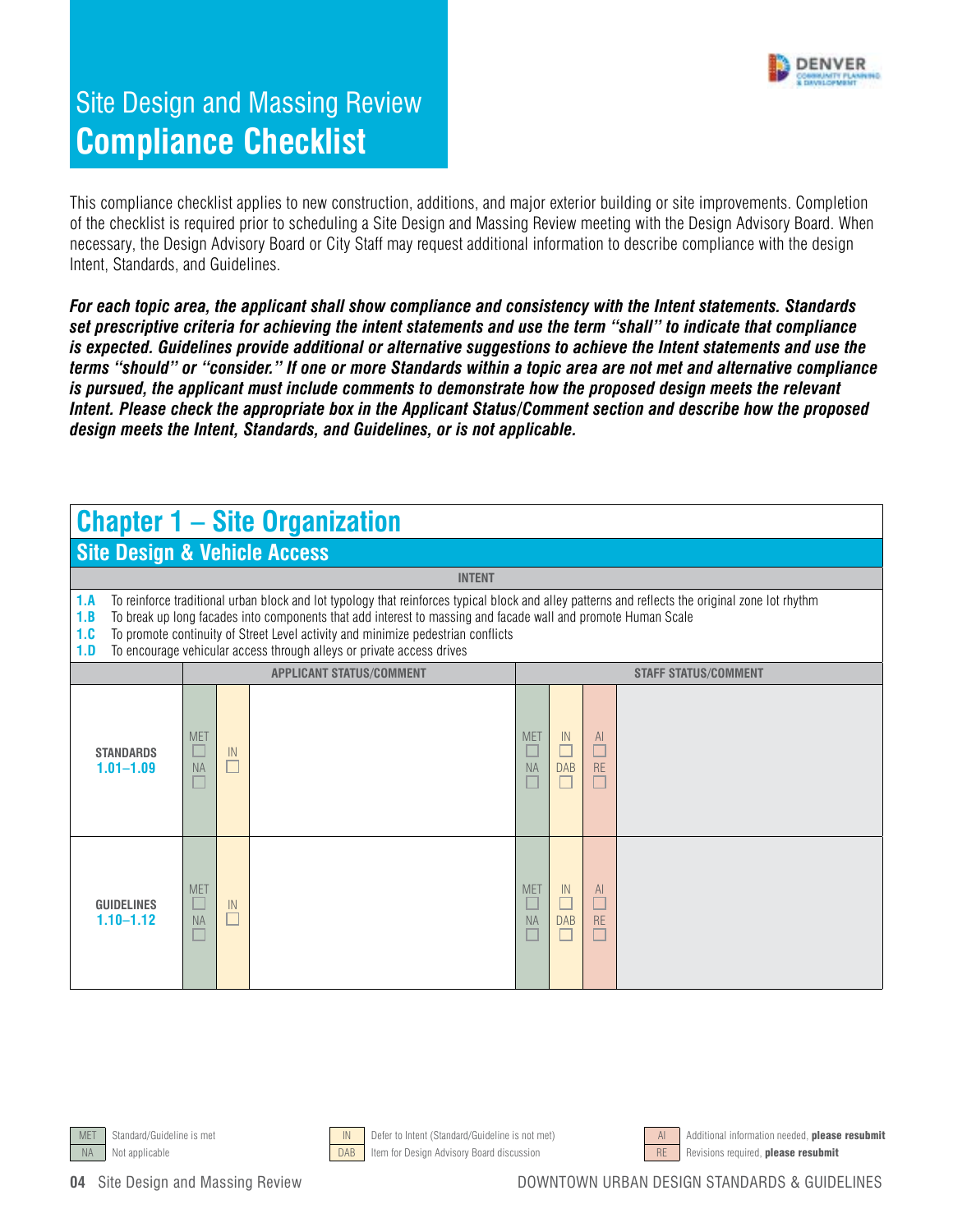

| <b>Street Frontage &amp; Enhanced Setback</b>                             |                                                                                                                                                                                                  |                                             |                                                                                                                                                                                                                                                                                |                            |                                      |                                      |                             |  |  |  |
|---------------------------------------------------------------------------|--------------------------------------------------------------------------------------------------------------------------------------------------------------------------------------------------|---------------------------------------------|--------------------------------------------------------------------------------------------------------------------------------------------------------------------------------------------------------------------------------------------------------------------------------|----------------------------|--------------------------------------|--------------------------------------|-----------------------------|--|--|--|
|                                                                           |                                                                                                                                                                                                  |                                             | <b>INTENT</b>                                                                                                                                                                                                                                                                  |                            |                                      |                                      |                             |  |  |  |
| 1.E<br>1.F<br>1.G                                                         | To promote active pedestrian-oriented streets<br>To promote engagement between building uses and the Public Realm<br>To encourage additional space for pedestrian activity and related amenities |                                             |                                                                                                                                                                                                                                                                                |                            |                                      |                                      |                             |  |  |  |
|                                                                           |                                                                                                                                                                                                  |                                             | <b>APPLICANT STATUS/COMMENT</b>                                                                                                                                                                                                                                                |                            |                                      |                                      | <b>STAFF STATUS/COMMENT</b> |  |  |  |
| <b>STANDARDS</b><br>$1.13 - 1.15$                                         | <b>MET</b><br>ш<br><b>NA</b>                                                                                                                                                                     | $\ensuremath{\mathsf{IN}}\xspace$<br>$\Box$ |                                                                                                                                                                                                                                                                                | <b>MET</b><br><b>NA</b>    | IN<br>□<br><b>DAB</b><br>$\Box$      | $\mathsf{Al}$<br>$\Box$<br><b>RE</b> |                             |  |  |  |
| <b>GUIDELINES</b><br>$1.16 - 1.19$                                        | <b>MET</b><br>ப<br><b>NA</b>                                                                                                                                                                     | $\ensuremath{\mathsf{IN}}\xspace$<br>ш      |                                                                                                                                                                                                                                                                                | <b>MET</b><br>$\Box$<br>NA | IN<br>$\Box$<br><b>DAB</b><br>$\Box$ | Al<br>$\Box$<br><b>RE</b>            |                             |  |  |  |
| <b>Open Space Configuration</b>                                           |                                                                                                                                                                                                  |                                             |                                                                                                                                                                                                                                                                                |                            |                                      |                                      |                             |  |  |  |
|                                                                           |                                                                                                                                                                                                  |                                             | <b>INTENT</b>                                                                                                                                                                                                                                                                  |                            |                                      |                                      |                             |  |  |  |
| 1.H<br>1.1<br>To break down long building frontages<br>1. J<br>1.K<br>1.L |                                                                                                                                                                                                  |                                             | To support adjacent existing or planned open space networks<br>To ensure sunlight and human comfort is maximized within Open Spaces<br>To provide areas for pedestrian respite and accommodate a variety of outdoor uses<br>To promote the safety and visibility of Open Space |                            |                                      |                                      |                             |  |  |  |
|                                                                           |                                                                                                                                                                                                  |                                             | <b>APPLICANT STATUS/COMMENT</b>                                                                                                                                                                                                                                                |                            |                                      |                                      | <b>STAFF STATUS/COMMENT</b> |  |  |  |
| <b>STANDARDS</b><br>$1.20 - 1.21$                                         | <b>MET</b><br><b>NA</b><br>$\Box$                                                                                                                                                                | IN                                          |                                                                                                                                                                                                                                                                                | <b>MET</b><br><b>NA</b>    | IN<br><b>DAB</b><br>$\Box$           | $\mathsf{Al}$<br>□<br><b>RE</b>      |                             |  |  |  |
| <b>GUIDELINES</b><br>$1.22 - 1.27$                                        | <b>MET</b><br><b>NA</b>                                                                                                                                                                          | IN<br>$\Box$                                |                                                                                                                                                                                                                                                                                | <b>MET</b><br><b>NA</b>    | -IN<br><b>DAB</b>                    | -AI<br><b>RE</b>                     |                             |  |  |  |



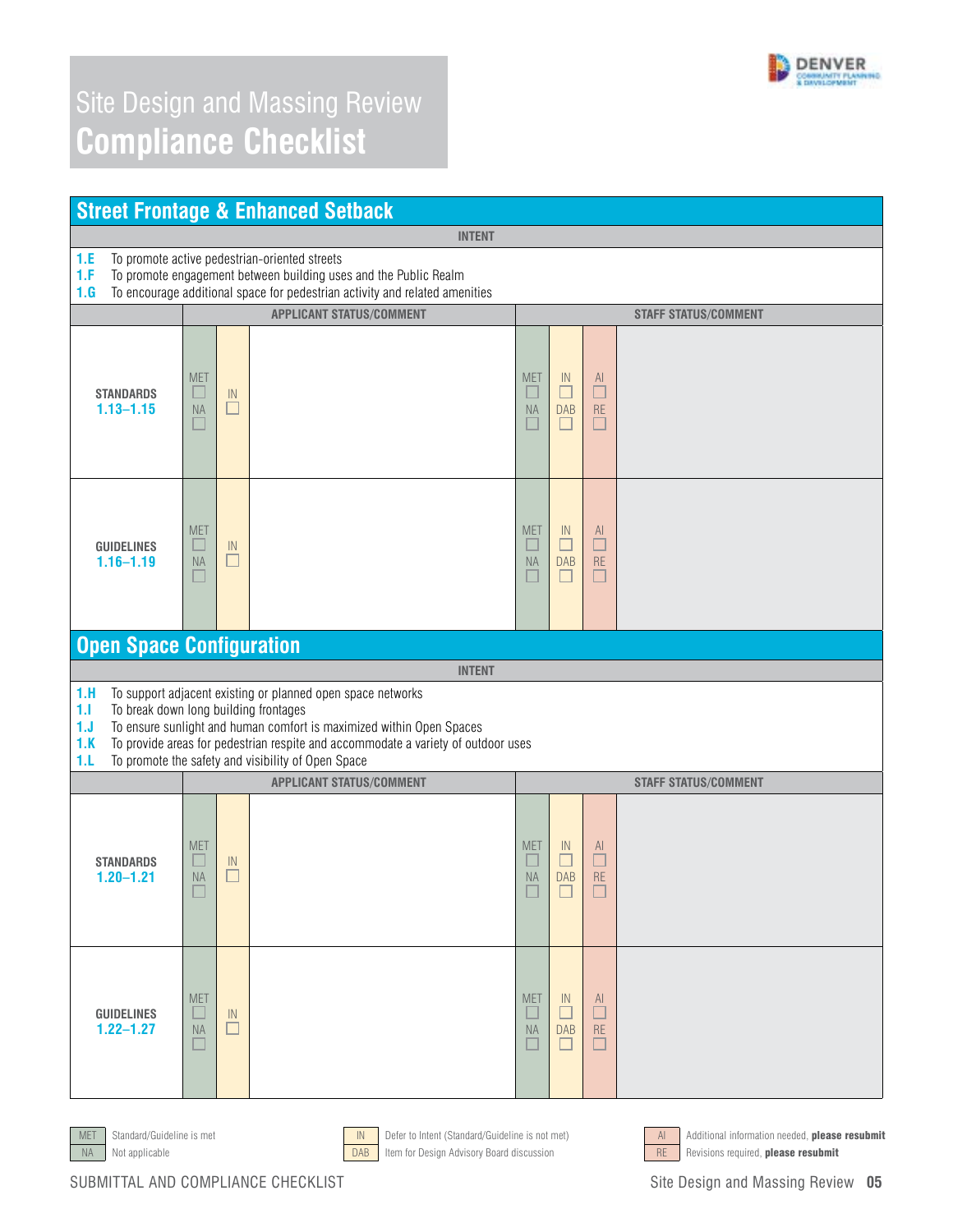

#### **Tower Placement & Separation INTENT 1.M** To ensure access to light and air to the Street Level **1.N** To promote visual permeability from within and outside the neighborhood **1.O** To promote Human Scale at the Street Level **1.P** To promote building forms that contribute positively to the Denver skyline **1.Q** To provide daylight to uses located in Towers<br>**1.R** To promote context sensitive design To promote context sensitive design **APPLICANT STATUS/COMMENT STAFF STATUS/COMMENT**  MET<br><sup>1</sup> MET<br><sup>1</sup>  $\begin{array}{c} \hline N \\ \hline \end{array}$  $\overline{\square}$ **STANDARDS**   $\frac{1}{\Box}$ **1.28–1.29**   $M^{\text{AA}}$ DAB  $\overline{\square}$ NA **FRI** □ **MET**  $\overline{\square}$ MET  $\frac{1}{\Box}$ **GUIDELINES**  □  $\overline{\square}$ ш **1.30–1.34**   $\overline{\square}$ DAB<br>  $\Box$ RE<br>
<sup>—</sup> NA **Service Area & Utility Location INTENT 1.S** To reduce conflicts between servicing activities, pedestrians, and cyclists **1.T** To minimize the visibility and impact of service areas to the Public Realm **1.U** To promote the use of Alleys or Private Access Drives as the primary means of accessing service areas and utilities **1.V** To protect Enhanced Setback areas, Open Spaces and other highly pedestrian-oriented areas from noise and odor impacts associated with service areas **1.W** To minimize and discourage multiple curb cuts along Primary Streets **1.X** To integrate utility and mechanical systems into facade elements **APPLICANT STATUS/COMMENT STAFF STATUS/COMMENT**  MET<br><sup>1</sup> MET<br>  $\Box$  $\overline{\square}$  $\begin{array}{c}\n\hline\n\end{array}$ **STANDARDS**   $\overline{\square}$  $rac{RE}{\Box}$ **1.35**  NA  $M_A$ DAB<br>  $\Box$ MET MET  $\frac{1}{\sqrt{2}}$  $\frac{Al}{\Box}$ **GUIDELINES**  П IN П **1.36–1.41**  NA □ NA DAB RE п  $\Box$ □ □ MET Standard/Guideline is met **IN Defer to Intent (Standard/Guideline is not met)** AI Additional information needed, **please resubmit** NA Not applicable **DAB** Item for Design Advisory Board discussion RE Revisions required, **please resubmit**

**06** Site Design and Massing Review **DESIGN STANDARDS ASSESS** AND EXAMPLE ON DOWNTOWN URBAN DESIGN STANDARDS & GUIDELINES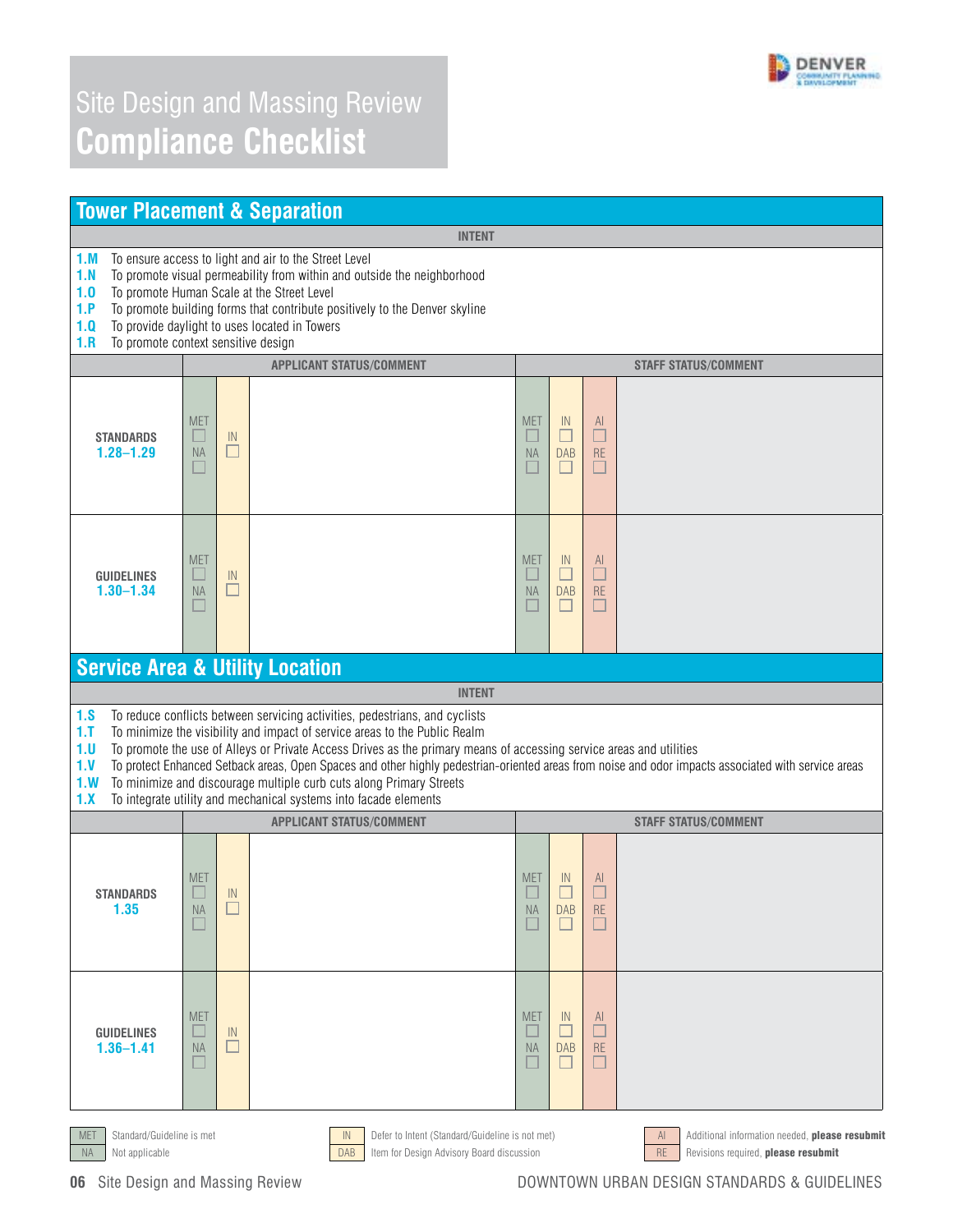

| <b>Surface Parking</b>                                                                                                                                                                                                                                                                                                                                                                                                                                                                                                                                                  |                              |                        |                                                                                                                                                                                             |                                                    |                                                 |                                                 |                             |
|-------------------------------------------------------------------------------------------------------------------------------------------------------------------------------------------------------------------------------------------------------------------------------------------------------------------------------------------------------------------------------------------------------------------------------------------------------------------------------------------------------------------------------------------------------------------------|------------------------------|------------------------|---------------------------------------------------------------------------------------------------------------------------------------------------------------------------------------------|----------------------------------------------------|-------------------------------------------------|-------------------------------------------------|-----------------------------|
|                                                                                                                                                                                                                                                                                                                                                                                                                                                                                                                                                                         |                              |                        | <b>INTENT</b>                                                                                                                                                                               |                                                    |                                                 |                                                 |                             |
| To ensure that Surface Parking is well-integrated into the streetscape<br>1.1<br>To ensure that Surface Parking contributes positively to a sustainable urban environment<br>1.2<br><b>1.AA</b> To minimize the visual impacts of parked cars on the Public Realm<br><b>1.AB</b> To encourage Surface Parking designs that provide flexibility for temporary events<br>1.AC To ensure that Surface Parking design promotes pedestrian, bicycle and vehicular safety<br><b>1.AD</b> To ensure that Surface Parking areas are not the dominant characteristic of the site |                              |                        |                                                                                                                                                                                             |                                                    |                                                 |                                                 |                             |
|                                                                                                                                                                                                                                                                                                                                                                                                                                                                                                                                                                         |                              |                        | <b>APPLICANT STATUS/COMMENT</b>                                                                                                                                                             |                                                    |                                                 |                                                 | <b>STAFF STATUS/COMMENT</b> |
| <b>STANDARDS</b><br>$1.42 - 1.46$                                                                                                                                                                                                                                                                                                                                                                                                                                                                                                                                       | <b>MET</b><br>ш<br><b>NA</b> | IN<br>ш                |                                                                                                                                                                                             | <b>MET</b><br>$\Box$<br><b>NA</b><br>H             | $\mathbb{N}$<br><b>DAB</b><br>$\Box$            | AI.<br>$\Box$<br>$\mathsf{RE}$<br>$\Box$        |                             |
| <b>GUIDELINES</b><br>$1.47 - 1.53$                                                                                                                                                                                                                                                                                                                                                                                                                                                                                                                                      | <b>MET</b><br>NA             | $\mathbb{N}$<br>$\Box$ |                                                                                                                                                                                             | <b>MET</b><br>П<br><b>NA</b><br>Ш                  | IN<br>П<br><b>DAB</b><br>□                      | AI<br>$\Box$<br>RE<br>Ш                         |                             |
|                                                                                                                                                                                                                                                                                                                                                                                                                                                                                                                                                                         |                              |                        | <b>Development Along the 5280 Trail</b>                                                                                                                                                     |                                                    |                                                 |                                                 |                             |
|                                                                                                                                                                                                                                                                                                                                                                                                                                                                                                                                                                         |                              |                        | <b>INTENT</b>                                                                                                                                                                               |                                                    |                                                 |                                                 |                             |
|                                                                                                                                                                                                                                                                                                                                                                                                                                                                                                                                                                         |                              |                        | <b>1.AE</b> To ensure new development supports the 5280 Trail<br>1.AF To encourage distinct design characteristics that are indicative of the individual neighborhoods along the 5280 Trail |                                                    |                                                 |                                                 |                             |
|                                                                                                                                                                                                                                                                                                                                                                                                                                                                                                                                                                         |                              |                        | <b>APPLICANT STATUS/COMMENT</b>                                                                                                                                                             |                                                    |                                                 |                                                 | <b>STAFF STATUS/COMMENT</b> |
| <b>GUIDELINES</b><br>$1.54 - 1.63$                                                                                                                                                                                                                                                                                                                                                                                                                                                                                                                                      | <b>MET</b><br><b>NA</b>      | IN<br>$\Box$           |                                                                                                                                                                                             | <b>MET</b><br>$\Box$<br><b>NA</b><br><b>Talent</b> | $\mathsf{IN}$<br>$\Box$<br><b>DAB</b><br>$\Box$ | AI<br>$\blacksquare$<br>$\mathsf{RE}$<br>$\Box$ |                             |







MET Standard/Guideline is met **IN Defer to Intent (Standard/Guideline** is not met) AI Additional information needed, **please resubmit**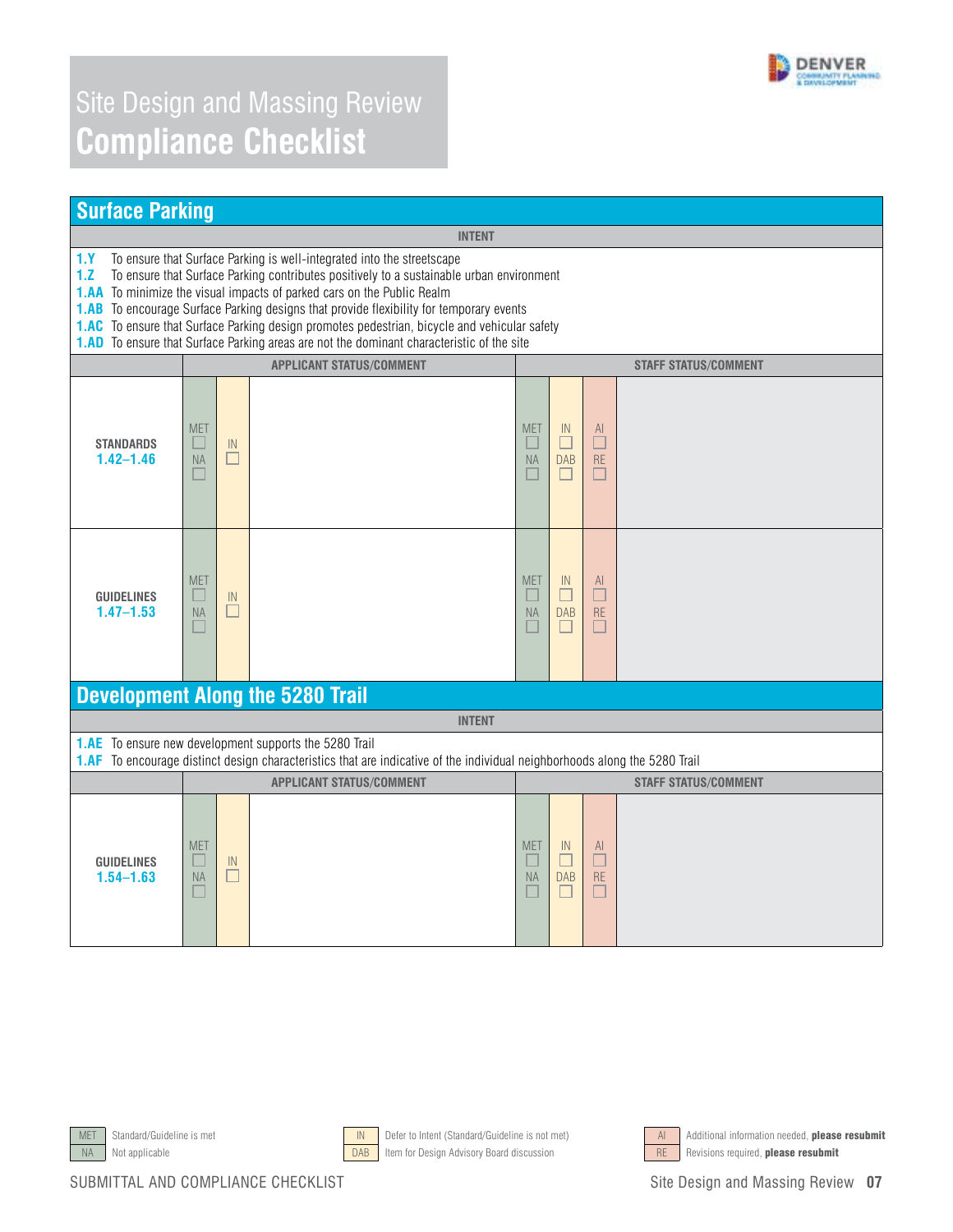

# **Chapter 2 – Building Mass & Scale**

#### **Building Massing**

**INTENT** 

**2.A** To ensure Building Massing supports a comfortable Street Level experience

**2.B** To encourage building modules that break down long undifferentiated frontages

2.C To use Building Massing to purposefully reinforce building uses or adjacent distinctive features

**2.D** To promote building sizes and proportions that contribute to visual permeability within and across the neighborhood

**2.E** To allow creative and innovative Building Massing **2.F** To coordinate Building Massing across the Lower S

2.F To coordinate Building Massing across the Lower Story Facade and Upper Story Facade/Tower Facade

**2.G** To encourage buildings that respond to the surrounding context

| <b>L.u</b> To choodiage buildings that respond to the surrounding context |                                                                                                         |                                 |                         |                             |                 |  |  |  |  |
|---------------------------------------------------------------------------|---------------------------------------------------------------------------------------------------------|---------------------------------|-------------------------|-----------------------------|-----------------|--|--|--|--|
|                                                                           |                                                                                                         | <b>APPLICANT STATUS/COMMENT</b> |                         | <b>STAFF STATUS/COMMENT</b> |                 |  |  |  |  |
| <b>STANDARDS</b><br>$2.01 - 2.05$                                         | <b>MET</b><br>${\sf IN}$<br>$\overline{\phantom{a}}$<br><b>NA</b><br>$\overline{\phantom{a}}$<br>$\Box$ |                                 | <b>MET</b><br><b>NA</b> | IN<br><b>DAB</b>            | AI<br><b>RE</b> |  |  |  |  |
| <b>GUIDELINES</b><br>$2.06 - 2.17$                                        | <b>MET</b><br>u<br>${\sf IN}$<br><b>NA</b><br>$\overline{\phantom{a}}$                                  |                                 | <b>MET</b><br>$\sf NA$  | IN<br><b>DAB</b>            | AI<br>RE        |  |  |  |  |





NA Not applicable **DAB** Item for Design Advisory Board discussion RE Revisions required, **please resubmit** 



MET Standard/Guideline is met **IN Defer to Intent (Standard/Guideline is not met)** AI Additional information needed, **please resubmit**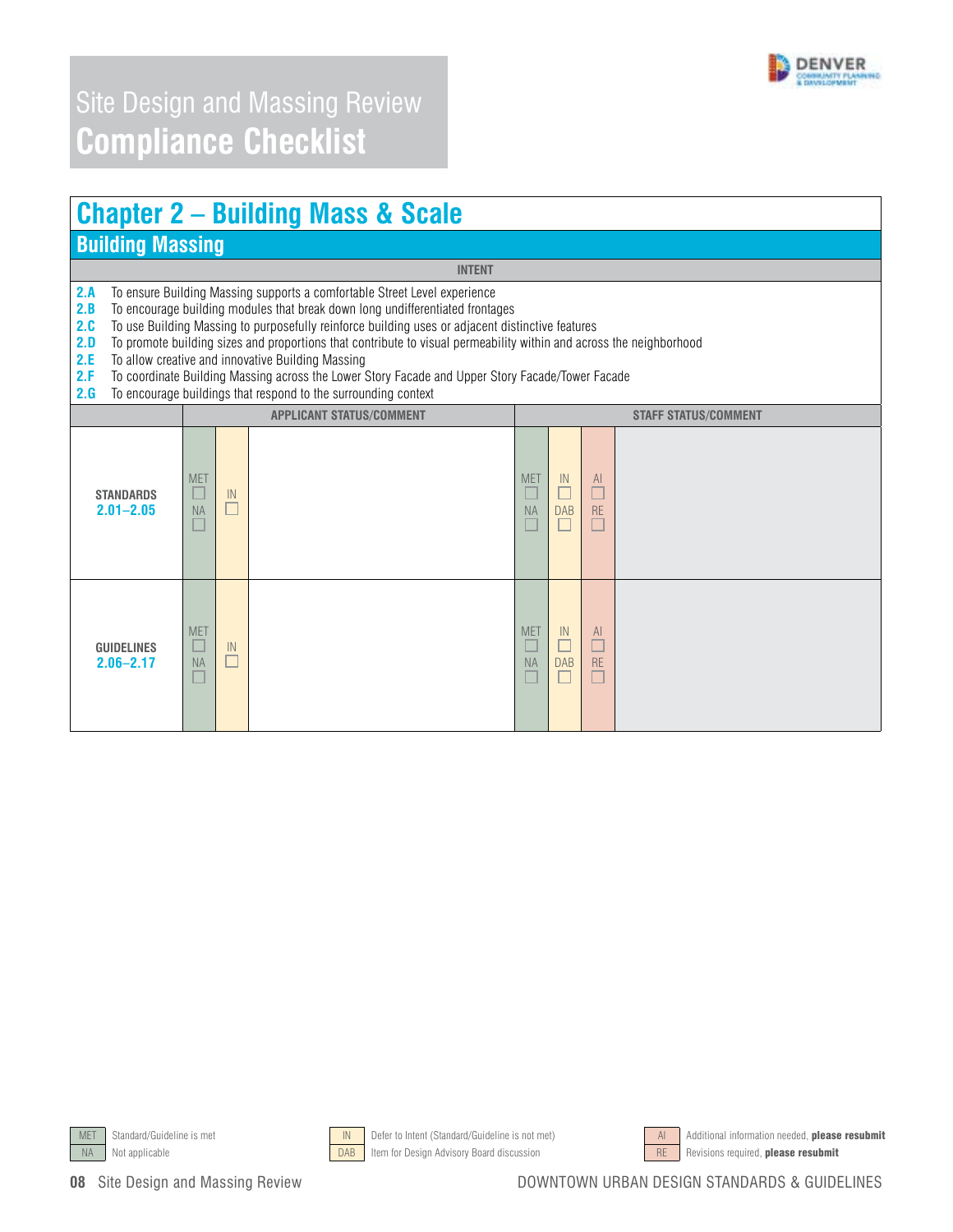

| <b>Streetwall Height</b>            |                                                                                                                                                                                                                                                                    |                                             |                                                                                                                                                                                                                                                                                                                                   |                                        |                                                |                                               |                             |  |  |  |
|-------------------------------------|--------------------------------------------------------------------------------------------------------------------------------------------------------------------------------------------------------------------------------------------------------------------|---------------------------------------------|-----------------------------------------------------------------------------------------------------------------------------------------------------------------------------------------------------------------------------------------------------------------------------------------------------------------------------------|----------------------------------------|------------------------------------------------|-----------------------------------------------|-----------------------------|--|--|--|
|                                     |                                                                                                                                                                                                                                                                    |                                             | <b>INTENT</b>                                                                                                                                                                                                                                                                                                                     |                                        |                                                |                                               |                             |  |  |  |
| 2.H<br>2.1<br>2.J                   | To promote a well-defined Streetwall that establishes a proportional street enclosure ratio<br>To promote a range of Streetwall heights along the street and within each block<br>To coordinate a scale relationship between the Streetwall of adjacent properties |                                             |                                                                                                                                                                                                                                                                                                                                   |                                        |                                                |                                               |                             |  |  |  |
|                                     |                                                                                                                                                                                                                                                                    |                                             | <b>APPLICANT STATUS/COMMENT</b>                                                                                                                                                                                                                                                                                                   |                                        |                                                |                                               | <b>STAFF STATUS/COMMENT</b> |  |  |  |
| <b>STANDARDS</b><br>$2.18 - 2.19$   | <b>MET</b><br><b>NA</b><br>ш                                                                                                                                                                                                                                       | $\ensuremath{\mathsf{IN}}\xspace$<br>$\Box$ |                                                                                                                                                                                                                                                                                                                                   | <b>MET</b><br>ш<br>NA<br>E             | IN<br>□<br><b>DAB</b><br>$\Box$                | $\underline{A}$<br>$\Box$<br>RE<br>$\Box$     |                             |  |  |  |
| <b>GUIDELINES</b><br>$2.20 - 2.24$  | <b>MET</b><br>ш<br><b>NA</b>                                                                                                                                                                                                                                       | IN<br>$\overline{\phantom{a}}$              |                                                                                                                                                                                                                                                                                                                                   | <b>MET</b><br>$\Box$<br><b>NA</b><br>г | $\mathbb{N}$<br>$\Box$<br><b>DAB</b><br>$\Box$ | $\mathsf{A}$<br>$\Box$<br><b>RE</b><br>$\Box$ |                             |  |  |  |
| <b>Building Fit and Transitions</b> |                                                                                                                                                                                                                                                                    |                                             |                                                                                                                                                                                                                                                                                                                                   |                                        |                                                |                                               |                             |  |  |  |
|                                     |                                                                                                                                                                                                                                                                    |                                             | <b>INTENT</b>                                                                                                                                                                                                                                                                                                                     |                                        |                                                |                                               |                             |  |  |  |
| 2.K<br>2.L<br>2.M                   |                                                                                                                                                                                                                                                                    |                                             | To maintain, highlight and emphasize characteristics of adjacent Historic Resource and Character Building<br>To promote distinctive design that is compatible with adjacent Historic Resource or Character Building<br>To provide a scale transition between taller buildings and adjacent lower-scale neighborhoods or buildings |                                        |                                                |                                               |                             |  |  |  |
|                                     |                                                                                                                                                                                                                                                                    |                                             | <b>APPLICANT STATUS/COMMENT</b>                                                                                                                                                                                                                                                                                                   |                                        |                                                |                                               | <b>STAFF STATUS/COMMENT</b> |  |  |  |
| <b>STANDARDS</b><br>$2.25 - 2.29$   | <b>MET</b><br><b>NA</b>                                                                                                                                                                                                                                            | IN<br>ш                                     |                                                                                                                                                                                                                                                                                                                                   | <b>MET</b><br>$\Box$<br><b>NA</b>      | IN<br>$\Box$<br><b>DAB</b>                     | $\mathsf{A}$<br>$\Box$<br><b>RE</b>           |                             |  |  |  |
| <b>GUIDELINES</b><br>$2.30 - 2.33$  | <b>MET</b><br><b>NA</b>                                                                                                                                                                                                                                            | IN                                          |                                                                                                                                                                                                                                                                                                                                   | <b>MET</b><br><b>NA</b>                | IN<br>Г<br><b>DAB</b>                          | AI.<br>Г<br><b>RE</b>                         |                             |  |  |  |







MET Standard/Guideline is met **IN Defer to Intent (Standard/Guideline** is not met) AI Additional information needed, **please resubmit** NA Not applicable **DAB** Item for Design Advisory Board discussion RE Revisions required, **please resubmit**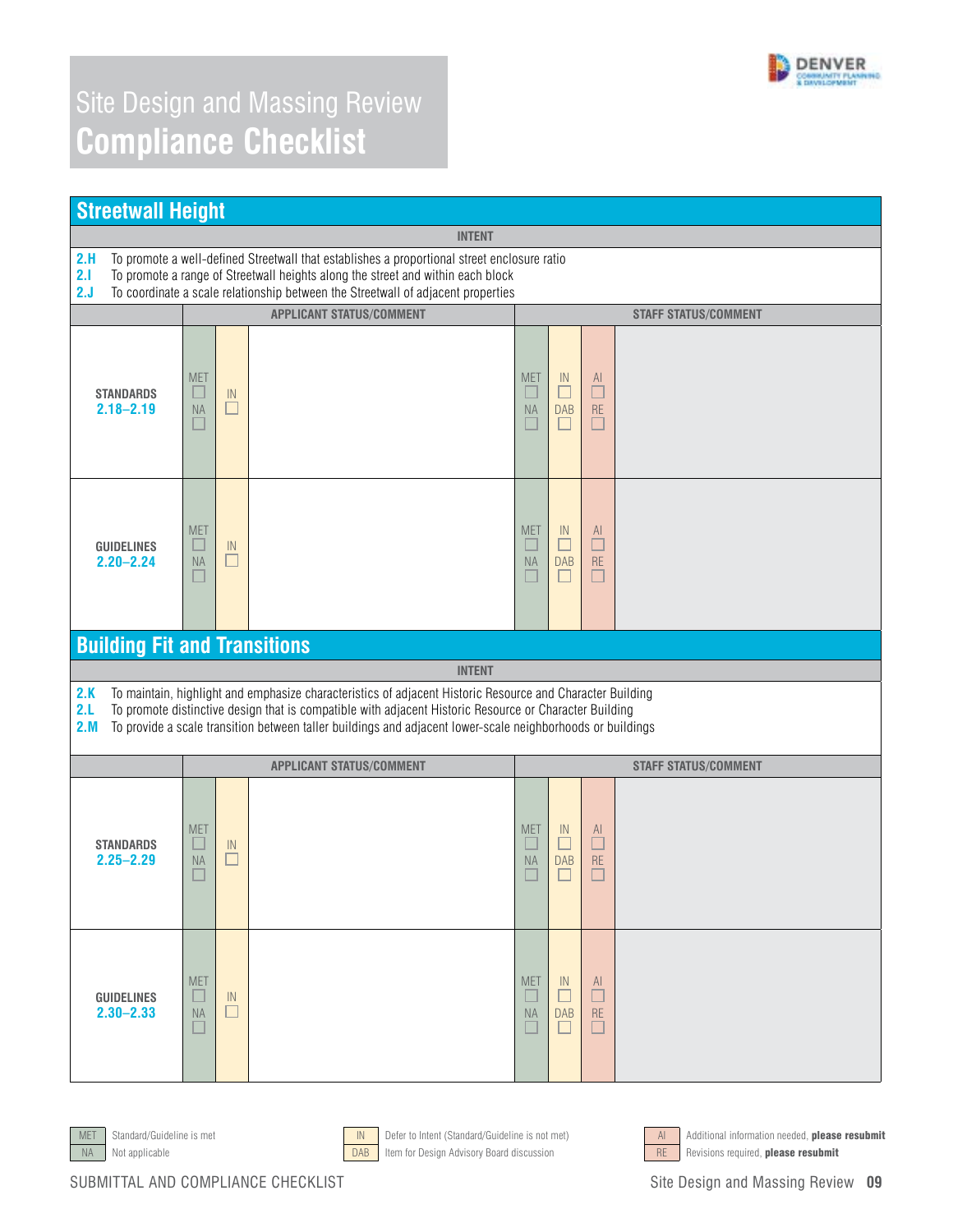

#### **Chapter 5 – Neighborhood Specific Design**

#### Arapahoe Square – **21st Street**

**5.A** To encourage development of 21st Street as a signature street that emphasizes pedestrian and bicycle activity

**5.B** To provide flexibility for creative Upper Story Setback designs that integrate with building design along 21st Street

**5.C** To frame views of unique terminating vistas at Benedict Fountain Park and Coors Field at either end of 21st Street from t<br>**5.D** To promote development of a vibrant mixed-use street with highly activated Open Spaces a **5.D** To promote development of a vibrant mixed-use street with highly activated Open Spaces along 21st Street from the alley between Larimer and Lawrence toward Broadway

**INTENT** 

- **5.E** To provide a defined gateway through strong urban forms at 21st and Broadway
- **5.F** To promote a more park-like and neighborhood-scaled environment as 21st Street transitions from Broadway to the Clements Historic District

|                                    |                                        |              | <b>APPLICANT STATUS/COMMENT</b>                                                                                                                                                                                                                                                    | <b>STAFF STATUS/COMMENT</b>                 |                                 |                                                |                             |  |  |
|------------------------------------|----------------------------------------|--------------|------------------------------------------------------------------------------------------------------------------------------------------------------------------------------------------------------------------------------------------------------------------------------------|---------------------------------------------|---------------------------------|------------------------------------------------|-----------------------------|--|--|
| <b>STANDARDS</b><br>$5.01 - 5.08$  | <b>MET</b><br>$\Box$<br><b>NA</b><br>H | IN<br>$\Box$ |                                                                                                                                                                                                                                                                                    | <b>MET</b><br>$\Box$<br><b>NA</b><br>$\Box$ | IN<br>П<br><b>DAB</b><br>$\Box$ | $\mathsf{Al}$<br>$\Box$<br><b>RE</b><br>$\Box$ |                             |  |  |
| <b>GUIDELINES</b><br>$5.09 - 5.13$ | <b>MET</b><br><b>NA</b><br>E           | IN<br>□      |                                                                                                                                                                                                                                                                                    | <b>MET</b><br>L<br><b>NA</b><br>L.          | IN<br><b>DAB</b>                | $\mathsf{Al}$<br><b>RE</b>                     |                             |  |  |
|                                    |                                        |              | Arapahoe Square - Park Avenue West                                                                                                                                                                                                                                                 |                                             |                                 |                                                |                             |  |  |
|                                    |                                        |              | <b>INTENT</b>                                                                                                                                                                                                                                                                      |                                             |                                 |                                                |                             |  |  |
| 5.G<br>5.H                         |                                        |              | To provide a building scale transition along Park Avenue West between Arapahoe Square and lower-scale neighborhoods to the northeast<br>To provide flexibility for creative Upper Story Setback designs that provide a building scale transition to neighborhoods to the northeast |                                             |                                 |                                                |                             |  |  |
|                                    |                                        |              | <b>APPLICANT STATUS/COMMENT</b>                                                                                                                                                                                                                                                    |                                             |                                 |                                                | <b>STAFF STATUS/COMMENT</b> |  |  |
| <b>STANDARDS</b><br>$5.14 - 5.15$  | <b>MET</b><br>U<br><b>NA</b>           | IN<br>□      |                                                                                                                                                                                                                                                                                    | <b>MET</b><br>L<br><b>NA</b><br>L           | IN<br>г<br><b>DAB</b>           | $\mathsf{Al}$<br>$\Box$<br><b>RE</b>           |                             |  |  |





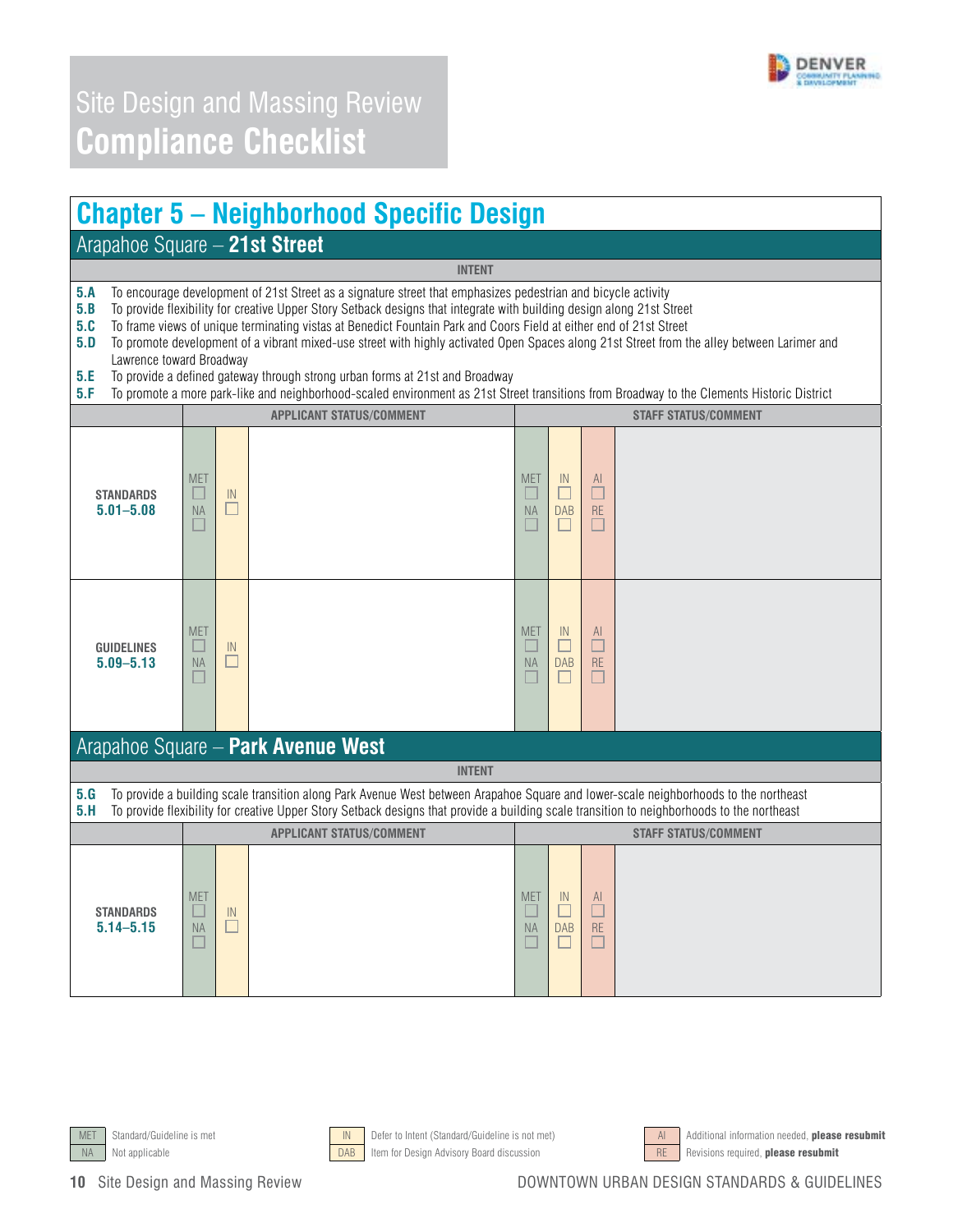

|                                         |                              |         | Arapahoe Square - 20th Street & Broadway                                                                                                                                                                                                                                                                                                                                                        |                         |                                 |                                         |                                                      |
|-----------------------------------------|------------------------------|---------|-------------------------------------------------------------------------------------------------------------------------------------------------------------------------------------------------------------------------------------------------------------------------------------------------------------------------------------------------------------------------------------------------|-------------------------|---------------------------------|-----------------------------------------|------------------------------------------------------|
|                                         |                              |         | <b>INTENT</b>                                                                                                                                                                                                                                                                                                                                                                                   |                         |                                 |                                         |                                                      |
| 5.1<br>5. J                             |                              |         | To promote development of a highly active, pedestrian-oriented Street Level along 20th Street and Broadway.<br>To promote development of an urban street character with strong building massing along 20th Street and Broadway                                                                                                                                                                  |                         |                                 |                                         |                                                      |
|                                         |                              |         | <b>APPLICANT STATUS/COMMENT</b>                                                                                                                                                                                                                                                                                                                                                                 |                         |                                 |                                         | <b>STAFF STATUS/COMMENT</b>                          |
| <b>STANDARDS</b><br>5.16                | <b>MET</b><br><b>NA</b>      | IN<br>□ |                                                                                                                                                                                                                                                                                                                                                                                                 | <b>MET</b><br><b>NA</b> | IN<br>□<br><b>DAB</b>           | AI.<br>$\Box$<br>RE<br>■                |                                                      |
| <b>GUIDELINES</b><br>5.17               | <b>MET</b><br>⊔<br><b>NA</b> | IN<br>□ |                                                                                                                                                                                                                                                                                                                                                                                                 | <b>MET</b><br><b>NA</b> | $\mathbb{N}$<br>L<br><b>DAB</b> | $\mathsf{Al}$<br>□<br>RE<br>$\Box$      |                                                      |
|                                         |                              |         | Arapahoe Square - Arapahoe Street & Curtis Street<br><b>INTENT</b>                                                                                                                                                                                                                                                                                                                              |                         |                                 |                                         |                                                      |
| 5.K<br>5.L<br>to the southwest          |                              |         | To promote development of Arapahoe Street as a pedestrian gateway into Arapahoe Square, connecting Skyline Park through to Curtis Park<br>To provide a pedestrian and visual connection along Curtis Street between Mestizo-Curtis Park to the northeast and the Denver Performing Arts Center<br>Note, other Intent statements in this section will be addressed in Design Development Review. |                         |                                 |                                         |                                                      |
|                                         |                              |         | <b>APPLICANT STATUS/COMMENT</b>                                                                                                                                                                                                                                                                                                                                                                 |                         |                                 |                                         | <b>STAFF STATUS/COMMENT</b>                          |
| <b>GUIDELINES</b><br>$5.18 - 5.21$      | <b>MET</b><br><b>NA</b>      | IN<br>□ |                                                                                                                                                                                                                                                                                                                                                                                                 | <b>MET</b><br><b>NA</b> | $\mathbb{N}$<br>□<br><b>DAB</b> | AI.<br>□<br><b>RE</b><br>$\blacksquare$ |                                                      |
| Arapahoe Square - Welton Street         |                              |         |                                                                                                                                                                                                                                                                                                                                                                                                 |                         |                                 |                                         |                                                      |
|                                         |                              |         | <b>INTENT</b>                                                                                                                                                                                                                                                                                                                                                                                   |                         |                                 |                                         |                                                      |
| 5. N<br>5.0                             |                              |         | To provide a comfortable pedestrian experience along Welton Street<br>To mitigate impacts of the light rail line on the southeast side of Welton Street                                                                                                                                                                                                                                         |                         |                                 |                                         |                                                      |
|                                         |                              |         | <b>APPLICANT STATUS/COMMENT</b>                                                                                                                                                                                                                                                                                                                                                                 |                         |                                 |                                         | <b>STAFF STATUS/COMMENT</b>                          |
| <b>GUIDELINES</b><br>$5.22 - 5.23$      | <b>MET</b><br><b>NA</b>      | IN<br>□ |                                                                                                                                                                                                                                                                                                                                                                                                 | <b>MET</b><br><b>NA</b> | $\mathbb{N}$<br><b>DAB</b>      | AI.<br>$\blacksquare$<br><b>RE</b><br>П |                                                      |
| Standard/Guideline is met<br><b>MET</b> |                              |         | Defer to Intent (Standard/Guideline is not met)<br>IN                                                                                                                                                                                                                                                                                                                                           |                         |                                 |                                         | Additional information needed, please resubmit<br>AI |



NA Not applicable **DAB** Item for Design Advisory Board discussion RE Revisions required, **please resubmit**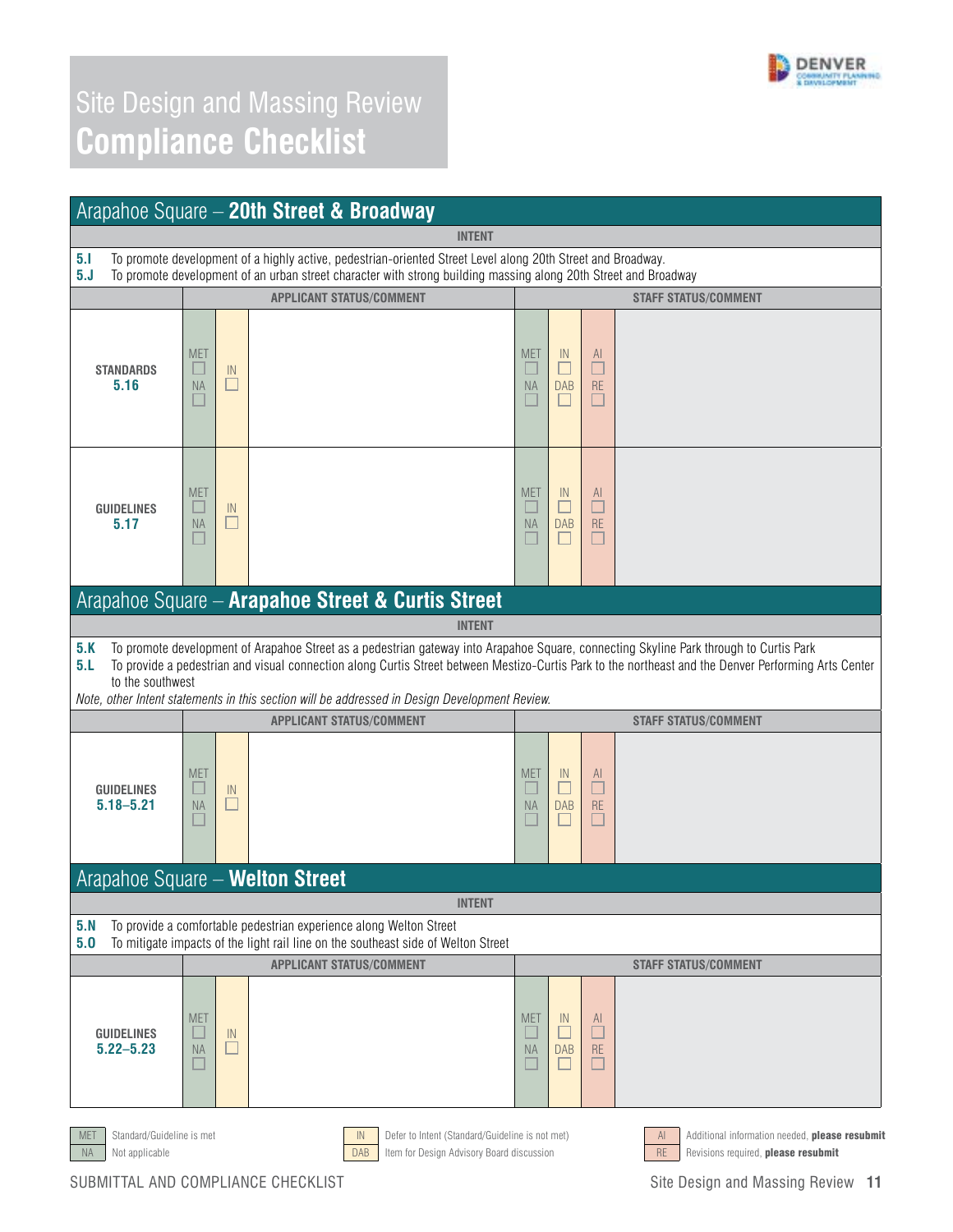

| <b>CPV-Auraria - Site Planning</b>                                                                                                                                                                    |                                        |               |                                                               |                                             |                                      |                                |                             |  |
|-------------------------------------------------------------------------------------------------------------------------------------------------------------------------------------------------------|----------------------------------------|---------------|---------------------------------------------------------------|---------------------------------------------|--------------------------------------|--------------------------------|-----------------------------|--|
| <b>INTENT</b>                                                                                                                                                                                         |                                        |               |                                                               |                                             |                                      |                                |                             |  |
| 5.P<br>To promote a pedestrian-oriented neighborhood with walkable block sizes and a network of pedestrian connections<br>To reinforce Denver's traditional block grid with streets and alleys<br>5.0 |                                        |               |                                                               |                                             |                                      |                                |                             |  |
|                                                                                                                                                                                                       |                                        |               | <b>APPLICANT STATUS/COMMENT</b>                               |                                             |                                      |                                | <b>STAFF STATUS/COMMENT</b> |  |
| <b>STANDARDS</b><br>$5.24 - 5.26$                                                                                                                                                                     | <b>MET</b><br>H<br>NA<br>$\Box$        | IN<br>$\Box$  |                                                               | <b>MET</b><br>E<br>NA<br>$\Box$             | IN<br>г<br><b>DAB</b><br>$\Box$      | AI<br>$\Box$<br>RE<br>$\Box$   |                             |  |
| <b>GUIDELINES</b><br>5.27                                                                                                                                                                             | <b>MET</b><br>$\Box$<br><b>NA</b>      | $\sf IN$<br>□ |                                                               | <b>MET</b><br>$\Box$<br>NA<br>П             | IN<br>□<br><b>DAB</b><br>П           | AI<br>$\Box$<br>RE<br>$\Box$   |                             |  |
|                                                                                                                                                                                                       |                                        |               | <b>CPV-Auraria - Tower Floor Plate Separation Alternative</b> |                                             |                                      |                                |                             |  |
|                                                                                                                                                                                                       |                                        |               | <b>INTENT</b>                                                 |                                             |                                      |                                |                             |  |
| 5.R<br>To promote varied Tower spacing                                                                                                                                                                |                                        |               |                                                               |                                             |                                      |                                |                             |  |
|                                                                                                                                                                                                       |                                        |               | <b>APPLICANT STATUS/COMMENT</b>                               |                                             |                                      |                                | <b>STAFF STATUS/COMMENT</b> |  |
| <b>STANDARDS</b><br>$5.28 - 5.31$                                                                                                                                                                     | <b>MET</b><br>$\Box$<br><b>NA</b><br>E | IN<br>□       |                                                               | <b>MET</b><br>$\Box$<br><b>NA</b><br>$\Box$ | IN<br>$\Box$<br><b>DAB</b><br>$\Box$ | AI<br>$\Box$<br><b>RE</b><br>□ |                             |  |





NA Not applicable **Example 20 COAB** Item for Design Advisory Board discussion RE Revisions required, **please resubmit** 



MET Standard/Guideline is met **IN Defer to Intent (Standard/Guideline is not met)** And Additional information needed, **please resubmit**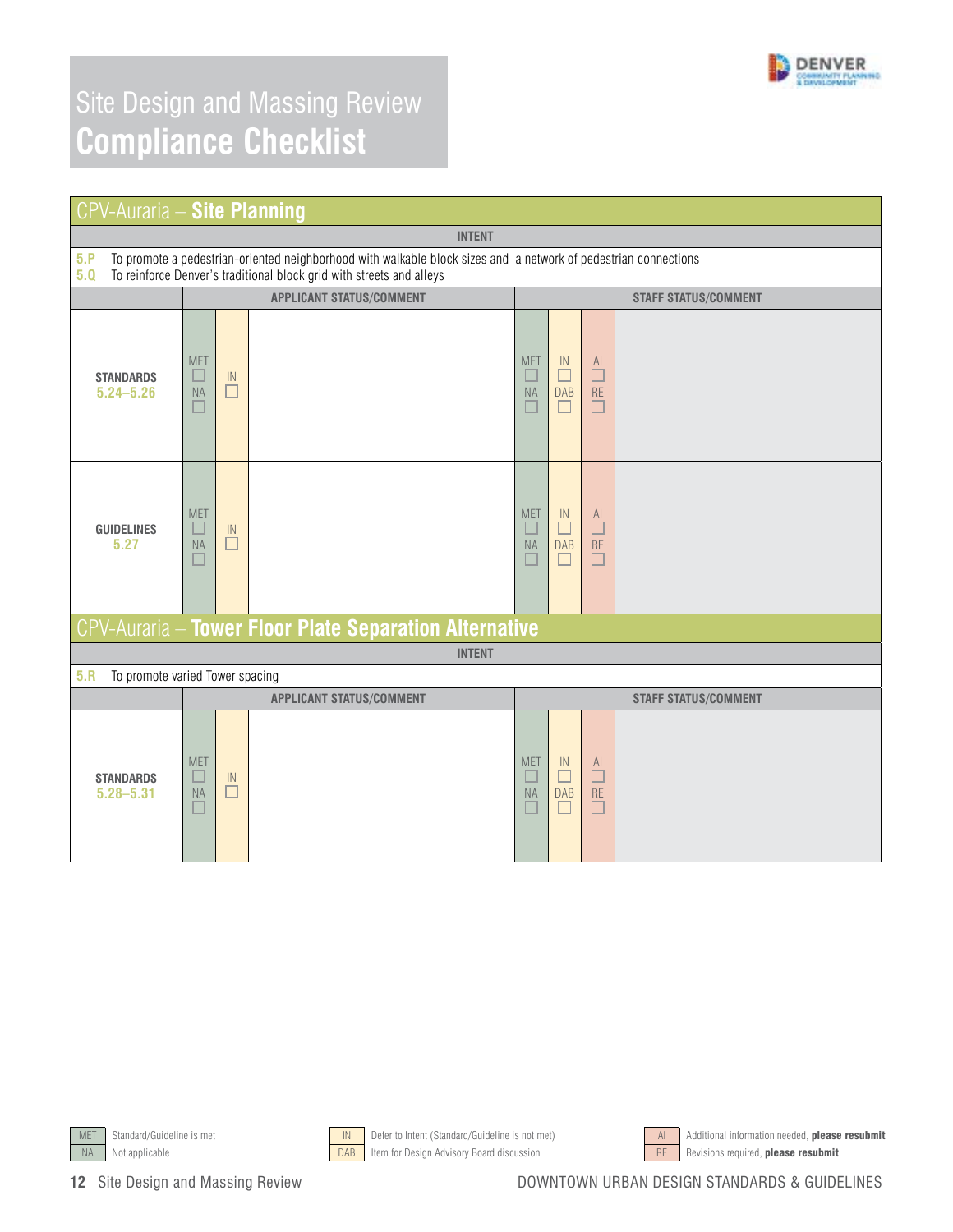

|                                                                                                                                                                                                                                                           | Golden Triangle - Acoma Street |                                             |                                                                                                                                                                                                                                    |                             |                                      |                                                |                             |  |  |
|-----------------------------------------------------------------------------------------------------------------------------------------------------------------------------------------------------------------------------------------------------------|--------------------------------|---------------------------------------------|------------------------------------------------------------------------------------------------------------------------------------------------------------------------------------------------------------------------------------|-----------------------------|--------------------------------------|------------------------------------------------|-----------------------------|--|--|
|                                                                                                                                                                                                                                                           |                                |                                             | <b>INTENT</b>                                                                                                                                                                                                                      |                             |                                      |                                                |                             |  |  |
| 5.8<br>To promote a pedestrian focused greenway along Acoma Street<br>5.1<br>To encourage additional space for pedestrian activity and related amenities<br>Note, other Intent statements in this section will be addressed in Design Development Review. |                                |                                             |                                                                                                                                                                                                                                    |                             |                                      |                                                |                             |  |  |
|                                                                                                                                                                                                                                                           |                                |                                             | <b>APPLICANT STATUS/COMMENT</b>                                                                                                                                                                                                    |                             |                                      |                                                | <b>STAFF STATUS/COMMENT</b> |  |  |
| <b>STANDARDS</b><br>$5.32 - 5.36$                                                                                                                                                                                                                         | <b>MET</b><br><b>NA</b>        | $\ensuremath{\mathsf{IN}}\xspace$<br>$\Box$ |                                                                                                                                                                                                                                    | <b>MET</b><br><b>NA</b>     | IN<br>$\Box$<br><b>DAB</b><br>П      | <sup>Al</sup><br>$\Box$<br><b>RE</b><br>$\Box$ |                             |  |  |
| <b>GUIDELINES</b><br>$5.37 - 5.48$                                                                                                                                                                                                                        | <b>MET</b><br><b>NA</b>        | $\ensuremath{\mathsf{IN}}\xspace$<br>□      |                                                                                                                                                                                                                                    | <b>MET</b><br><b>NA</b>     | IN<br>□<br><b>DAB</b><br>$\Box$      | $\mathsf{Al}$<br>$\Box$<br><b>RE</b>           |                             |  |  |
|                                                                                                                                                                                                                                                           |                                |                                             | Golden Triangle - Broadway & Lincoln Street                                                                                                                                                                                        |                             |                                      |                                                |                             |  |  |
|                                                                                                                                                                                                                                                           |                                |                                             | <b>INTENT</b>                                                                                                                                                                                                                      |                             |                                      |                                                |                             |  |  |
| 5. W<br>5. Y                                                                                                                                                                                                                                              |                                |                                             | To reinforce Highly Active Uses at the Street Level along Broadway and Lincoln Street<br>To promote Broadway as a Grand Boulevard<br>Note, other Intent statements in this section will be addressed in Design Development Review. |                             |                                      |                                                |                             |  |  |
|                                                                                                                                                                                                                                                           |                                |                                             | <b>APPLICANT STATUS/COMMENT</b>                                                                                                                                                                                                    | <b>STAFF STATUS/COMMENT</b> |                                      |                                                |                             |  |  |
| <b>STANDARDS</b><br>$5.49 - 5.51$                                                                                                                                                                                                                         | <b>MET</b><br><b>NA</b>        | IN<br>$\Box$                                |                                                                                                                                                                                                                                    | <b>MET</b><br>NA            | IN<br>□<br><b>DAB</b><br>$\Box$      | $\begin{array}{c}\nA1 \\ D\n\end{array}$<br>RE |                             |  |  |
| <b>GUIDELINES</b><br>$5.52 - 5.57$                                                                                                                                                                                                                        | <b>MET</b><br><b>NA</b>        | IN<br>П                                     |                                                                                                                                                                                                                                    | <b>MET</b><br><b>NA</b>     | $\mathbb{N}$<br><b>DAB</b><br>$\Box$ | <sup>Al</sup><br><b>RE</b><br>□                |                             |  |  |







MET Standard/Guideline is met **IN Defer to Intent (Standard/Guideline** is not met) AI Additional information needed, **please resubmit** NA Not applicable **DAB** Item for Design Advisory Board discussion RE Revisions required, **please resubmit**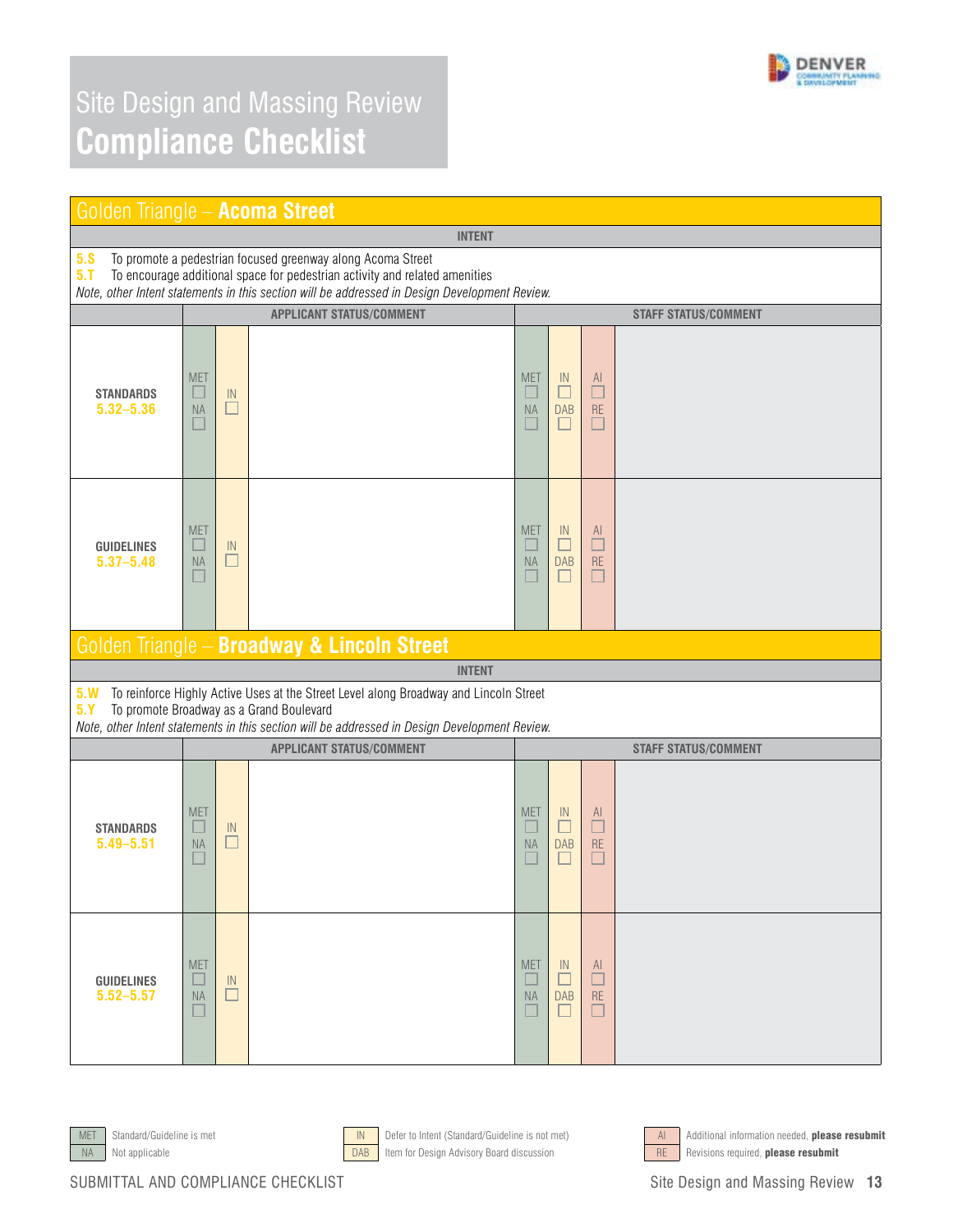

| Golden Triangle - 12th Avenue                                                                                                                                                                                                                                 |                                       |                         |                                                                                                                                                                                                                                                                                                                                                                                     |                                         |                                 |                                 |                             |  |
|---------------------------------------------------------------------------------------------------------------------------------------------------------------------------------------------------------------------------------------------------------------|---------------------------------------|-------------------------|-------------------------------------------------------------------------------------------------------------------------------------------------------------------------------------------------------------------------------------------------------------------------------------------------------------------------------------------------------------------------------------|-----------------------------------------|---------------------------------|---------------------------------|-----------------------------|--|
|                                                                                                                                                                                                                                                               |                                       |                         | <b>INTENT</b>                                                                                                                                                                                                                                                                                                                                                                       |                                         |                                 |                                 |                             |  |
| 5.2<br>To promote a pedestrian focused greenway along 12th Avenue<br><b>5.AA</b> To encourage additional space for pedestrian activity and related amenities<br>Note, other Intent statements in this section will be addressed in Design Development Review. |                                       |                         |                                                                                                                                                                                                                                                                                                                                                                                     |                                         |                                 |                                 |                             |  |
|                                                                                                                                                                                                                                                               |                                       |                         | <b>APPLICANT STATUS/COMMENT</b>                                                                                                                                                                                                                                                                                                                                                     |                                         |                                 |                                 | <b>STAFF STATUS/COMMENT</b> |  |
| <b>STANDARDS</b><br>$5.58 - 5.62$                                                                                                                                                                                                                             | <b>MET</b><br>ш<br><b>NA</b>          | $\mathbb{N}$<br>$\Box$  |                                                                                                                                                                                                                                                                                                                                                                                     | <b>MET</b><br>$\Box$<br><b>NA</b><br>L. | IN<br>$\Box$<br><b>DAB</b><br>П | AI<br>$\Box$<br><b>RE</b>       |                             |  |
| <b>GUIDELINES</b><br>$5.63 - 5.71$                                                                                                                                                                                                                            | <b>MET</b><br>ш<br><b>NA</b>          | $\mathsf{IN}$           |                                                                                                                                                                                                                                                                                                                                                                                     | <b>MET</b><br>$\Box$<br><b>NA</b>       | IN<br>□<br><b>DAB</b><br>П      | AI<br>$\Box$<br><b>RE</b>       |                             |  |
|                                                                                                                                                                                                                                                               |                                       |                         | Golden Triangle - 11th Avenue & Bannock Street                                                                                                                                                                                                                                                                                                                                      |                                         |                                 |                                 |                             |  |
|                                                                                                                                                                                                                                                               |                                       |                         | <b>INTENT</b>                                                                                                                                                                                                                                                                                                                                                                       |                                         |                                 |                                 |                             |  |
|                                                                                                                                                                                                                                                               |                                       |                         | 5.AD To reinforce Highly Active Uses at the Street Level along 11th Avenue and Bannock Street<br><b>5.AE</b> To promote interaction between internal building uses and the Public Realm<br><b>5.AF</b> To encourage additional space for pedestrian activity and related amenities<br>Note, other Intent statements in this section will be addressed in Design Development Review. |                                         |                                 |                                 |                             |  |
|                                                                                                                                                                                                                                                               |                                       |                         | <b>APPLICANT STATUS/COMMENT</b>                                                                                                                                                                                                                                                                                                                                                     |                                         |                                 |                                 | <b>STAFF STATUS/COMMENT</b> |  |
| <b>STANDARDS</b><br>$5.72 - 5.75$                                                                                                                                                                                                                             | <b>MET</b><br><b>NA</b>               | $\mathsf{IN}$<br>$\Box$ |                                                                                                                                                                                                                                                                                                                                                                                     | <b>MET</b><br>u<br><b>NA</b><br>L       | IN<br>□<br><b>DAB</b><br>□      | AI<br>$\Box$<br><b>RE</b>       |                             |  |
| <b>GUIDELINES</b><br>$5.76 - 5.80$                                                                                                                                                                                                                            | <b>MET</b><br><b>NA</b>               | $\mathsf{IN}$<br>$\Box$ |                                                                                                                                                                                                                                                                                                                                                                                     | <b>MET</b><br>L<br><b>NA</b>            | IN<br>Г<br><b>DAB</b><br>Г      | $\underline{A}$<br>$\Box$<br>RE |                             |  |
|                                                                                                                                                                                                                                                               | Golden Triangle - Pedestrian Lighting |                         |                                                                                                                                                                                                                                                                                                                                                                                     |                                         |                                 |                                 |                             |  |
| <b>INTENT</b>                                                                                                                                                                                                                                                 |                                       |                         |                                                                                                                                                                                                                                                                                                                                                                                     |                                         |                                 |                                 |                             |  |
|                                                                                                                                                                                                                                                               |                                       |                         | Note, this section will be addressed in Design Development Review.                                                                                                                                                                                                                                                                                                                  |                                         |                                 |                                 |                             |  |
|                                                                                                                                                                                                                                                               |                                       |                         |                                                                                                                                                                                                                                                                                                                                                                                     |                                         |                                 |                                 |                             |  |

MET Standard/Guideline is met **IN Defer to Intent (Standard/Guideline is not met)** And Additional information needed, **please resubmit** NA Not applicable **Example 20 COAB** Item for Design Advisory Board discussion RE Revisions required, **please resubmit**